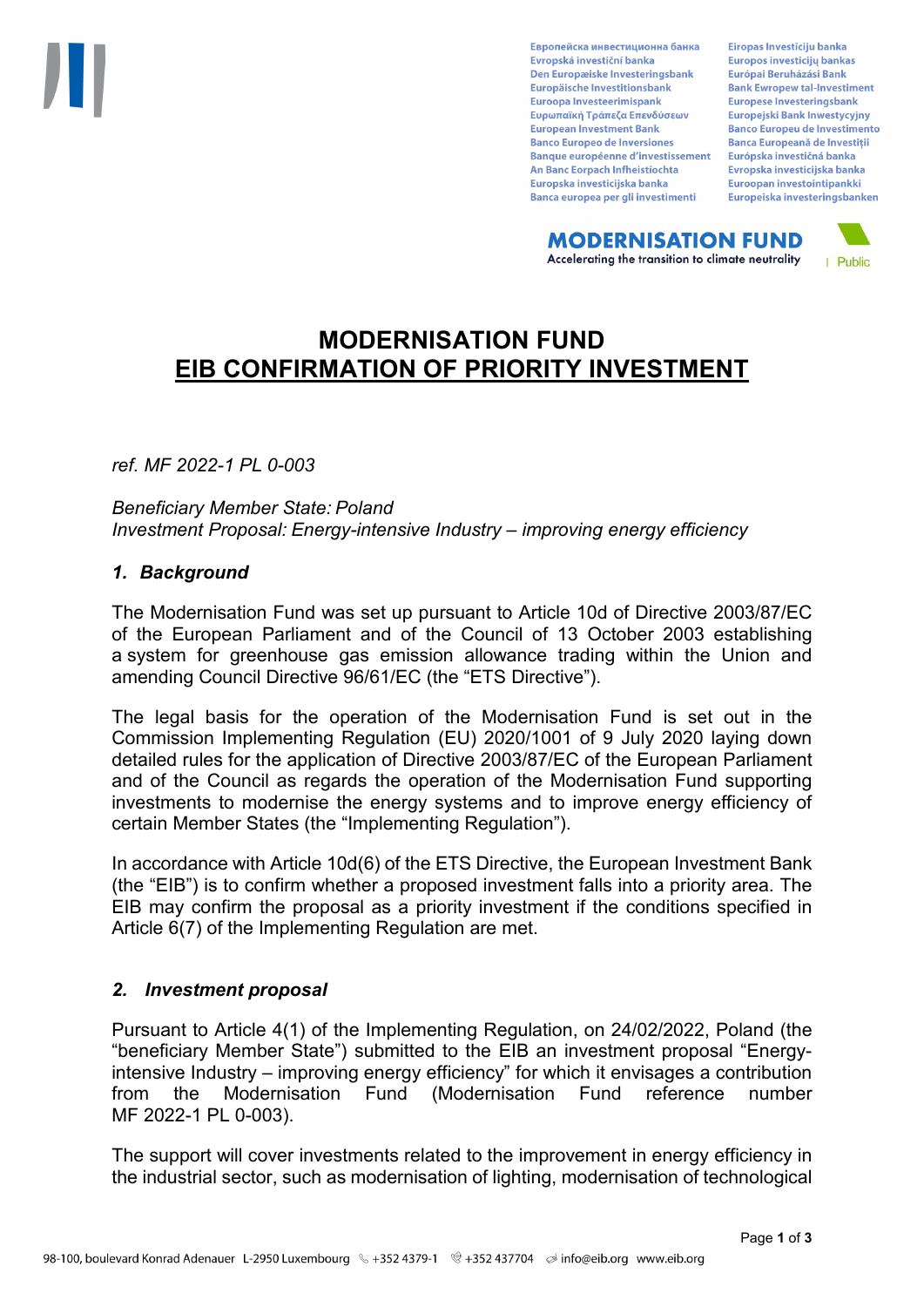

lines, energy recovery and insulation. The overall objective of the scheme is to ensure industrial development of the energy-intensive industry and reduction of carbon emission intensity.

The beneficiary Member State has requested funding of EUR 77 790 000 for the scheme, with first disbursement of EUR 11 110 000.

## *3. Compliance with the conditions for priority investment*

- a) The beneficiary Member State has demonstrated that the investment complies with the requirements laid down in Article 10d(1) of the ETS Directive as it supports the modernisation of the energy system and it is in line with the objectives and measures set out in its NECP.
- b) According to the information provided by the beneficiary Member State and pursuant to Article 10d(2) Directive 2003/87/EC, the investment is considered as a priority investment as it falls under the priority areas "the improvement of energy efficiency" and "energy storage".
- c) The beneficiary Member State has sufficient funds available for the requested disbursement according to the statement of the available funds referred to in Article 5(1) of the Implementing Regulation and after deduction of any amounts to be disbursed for investments already confirmed in accordance with Article 6(9) of the Implementing Regulation.
- d) The beneficiary Member State has provided evidence that the projects under the investment proposal are exempted from the State aid notification in accordance with Commission Regulation (EU) No 651/2014 of 17 June 2014 declaring certain categories of aid compatible with the internal market in application of Articles 107 and 108 of the Treaty.
- e) The beneficiary Member State has confirmed in writing that the investment complies with any other applicable requirements of Union and national law.
- f) According to the information provided by the beneficiary Member State, the amounts requested from the Modernisation Fund are not intended to cover the same costs of the investment as those financed by another Union or national instrument.

## *4. Conclusions*

The EIB has assessed the investment proposal based on the information submitted by the beneficiary Member State in accordance with Article 4 and Annex 1 of the Implementing Regulation and it has concluded that the investment proposal has met the conditions specified in Article 6(7) of the Implementing Regulation.

In view of the above, and in reliance on the information and evidence provided and the confirmations given by the beneficiary Member State, as described in paragraph 3 above, the EIB confirms the proposal "Energy-intensive Industry – improving energy efficiency" (MF 2022-1 PL 0-003) as a priority investment.